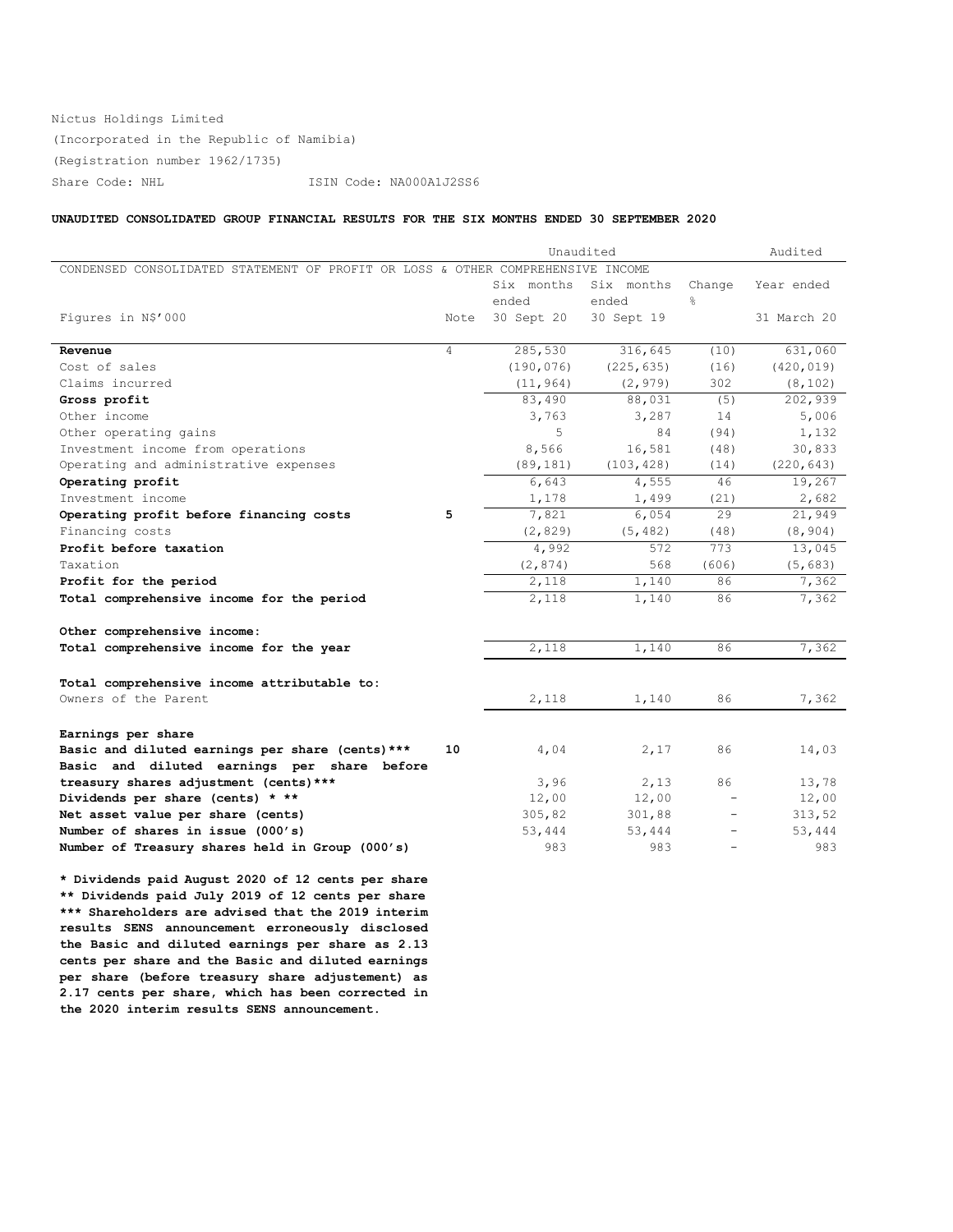|                                                        | Unaudited  | Audited    |           |
|--------------------------------------------------------|------------|------------|-----------|
| CONDENSED CONSOLIDATED STATEMENT OF FINANCIAL POSITION |            |            |           |
| Figures in N\$'000                                     | 30 Sept 20 | 30 Sept 19 | 31 Mar 20 |
| <b>ASSETS</b>                                          |            |            |           |
| Non-current assets                                     | 860,430    | 838,739    | 876,894   |
| Property, plant and equipment                          | 345,342    | 348,970    | 346,273   |
| Right of use assets                                    | 6,280      |            | 6,234     |
| Investment property                                    | 43,642     | 43,642     | 43,642    |
| Intangible assets                                      | 5,374      | 4,179      | 3,408     |
| Investments at fair value                              | 13,245     | 6,411      | 13,262    |
| Trade and other receivables                            | 435,097    | 422,197    | 451,869   |
| Deferred tax assets                                    | 11,450     | 13,340     | 12,206    |
| Current assets                                         | 834,972    | 806,190    | 1,133,079 |
| Total assets                                           | 1,695,402  | 1,644,929  | 2,009,973 |
|                                                        |            |            |           |
| <b>EQUITY</b>                                          | 163,440    | 161,337    | 167,559   |
| Stated capital                                         | 129        | 129        | 129       |
| Revaluation reserve                                    | 58,848     | 58,848     | 58,848    |
| Contingency reserve (Insurance)                        | 15,551     | 15,551     | 15,551    |
| Retained earnings                                      | 88,912     | 86,809     | 93,031    |
| <b>LIABILITIES</b>                                     |            |            |           |
| Non-current liabilities                                | 55,422     | 47,764     | 144,906   |
| Interest bearing loans and borrowings                  | 17,314     | 17,305     | 108,190   |
| Finance lease liabilities                              | 4,464      | 4,648      | 5,179     |
| Deferred tax liabilities                               | 33,644     | 25,811     | 31,537    |
| Current liabilities *                                  | 1,476,540  | 1,435,828  | 1,697,508 |
| Insurance contract liability                           | 1,366,578  | 1,304,389  | 1,402,213 |
| Other current liabilities                              | 109,962    | 131,439    | 295,295   |
| Total liabilities                                      | 1,531,962  | 1,483,592  | 1,842,414 |
| Total equity and liabilities                           | 1,695,402  | 1,644,929  | 2,009,973 |

\* Included in current liabilities is the insurance contract liability. Premiums received under this liability are invested in terms of the Short-term insurance Act of 1998, enacted in Namibia with the result that certain investments are of a long term nature.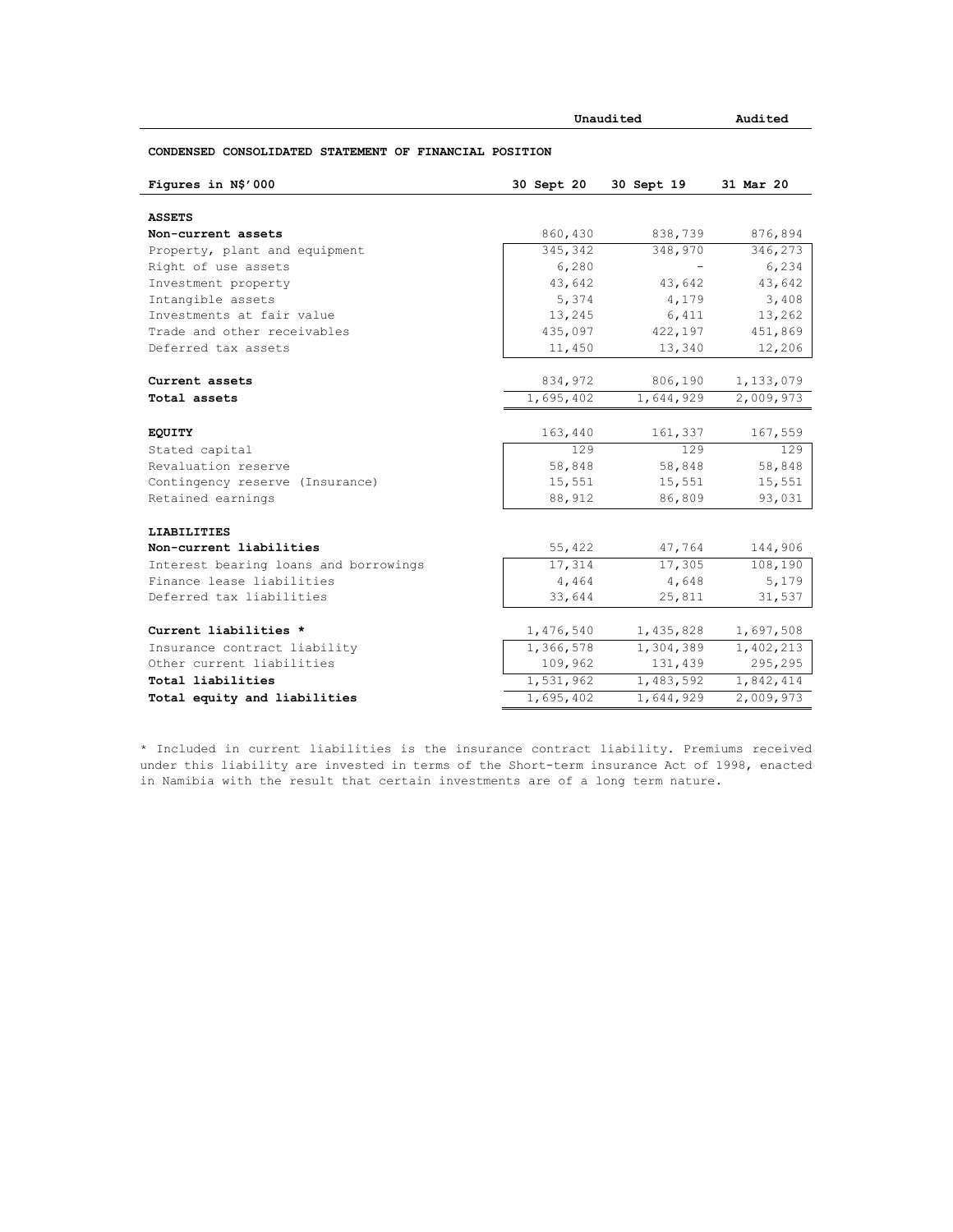# **CONDENSED CONSOLIDATED STATEMENT OF CHANGES IN EQUITY**

| Figures in N\$'000                        | Stated                   | Revaluation              | Contingency              | Retained | Total    |
|-------------------------------------------|--------------------------|--------------------------|--------------------------|----------|----------|
|                                           | Capital                  | Reserve                  | reserve                  | earnings | equity   |
| Balance at 1 April 2019                   | 129                      | 58,848                   | 15,551                   | 91,817   | 166,345  |
| Total comprehensive income                |                          |                          |                          | 1,140    | 1,140    |
| Profit for the period                     | $\overline{\phantom{0}}$ | $\overline{\phantom{0}}$ | $\overline{\phantom{m}}$ | 1,140    | 1,140    |
| Contributions by and to the owners of the |                          |                          |                          |          |          |
| Group                                     |                          |                          | $\overline{\phantom{m}}$ | (6, 148) | (6, 148) |
| Dividends to equity holders               | -                        | -                        | $\overline{\phantom{0}}$ | (6, 413) | (6, 413) |
| Prescribed dividends                      |                          |                          |                          | 265      | 265      |
| Balance at 30 September 2019              | 129                      | 58,848                   | 15,551                   | 86,809   | 161,337  |
|                                           |                          |                          |                          |          |          |
| Total comprehensive income                |                          |                          | -                        | 6,222    | 6,222    |
| Profit for the period                     | $\overline{\phantom{0}}$ | $\overline{\phantom{0}}$ | -                        | 6,222    | 6,222    |
| Balance at 31 March 2020                  | 129                      | 58,848                   | 15,551                   | 93,031   | 167,559  |
| Total comprehensive income                |                          |                          |                          | 2,118    | 2,118    |
| Profit for the period                     |                          |                          | -                        | 2,118    | 2,118    |
| Contributions by and to the owners of the |                          |                          |                          |          |          |
| Group                                     |                          |                          | $\overline{\phantom{m}}$ | (6, 237) | (6, 237) |
| Dividends to equity holders               |                          |                          | -                        | (6, 413) | (6, 413) |
| Prescribed dividends                      |                          |                          |                          | 176      | 176      |
| Balance at 30 September 2020              | 129                      | 58,848                   | 15,551                   | 88,912   | 163,440  |

|                                                           | Unaudited  | Audited    |           |
|-----------------------------------------------------------|------------|------------|-----------|
| CONDENSED CONSOLIDATED STATEMENT OF CASH FLOW             |            |            |           |
|                                                           | Six months | Six months | Year      |
|                                                           | ended      | ended      | ended     |
| Figures in N\$'000                                        | 30 Sept 20 | 30 Sept 19 | 31 Mar 20 |
| Cash (used in) / generated from operations *              | (155, 548) | 14,075     | 116,508   |
| Interest income                                           | 1,178      | 1,499      | 2,682     |
| Finance cost                                              | (2, 829)   | (5, 482)   | (8, 903)  |
| Tax paid                                                  | (26)       |            | (2, 248)  |
| Net cash (used in) / generated from operating activities  | (157, 225) | 10,092     | 108,039   |
| Net cash generated from / (used in) investing activities  | 25,761     | 27,088     | (11, 914) |
|                                                           |            |            |           |
| (Repayment of) from interest-bearing loans and borrowings | (84, 717)  | (92, 349)  | (8, 583)  |
| Payment on lease liabilities                              | (2, 351)   |            |           |
| Dividends paid                                            | (6, 413)   | (6, 413)   | (6, 413)  |
| Proceeds from / (repayment of) loans from related parties |            | 8,943      | (33, 910) |
| Net cash (used in) financing activities                   | (93, 481)  | (89, 819)  | (48, 906) |
|                                                           |            |            |           |
| Net movement in cash and cash equivalents                 | (224, 945) | (52, 639)  | 47,219    |
| Cash and cash equivalents at beginning of period          | 473,669    | 426,450    | 426,450   |
| Cash and cash equivalents at end of period                | 248,724    | 373,811    | 473,669   |

\* The re-insurance accrual of N\$ 192,6 million as at 31 March 2020 was paid in April 2020. This resulted in a large cash outflow for the reporting period.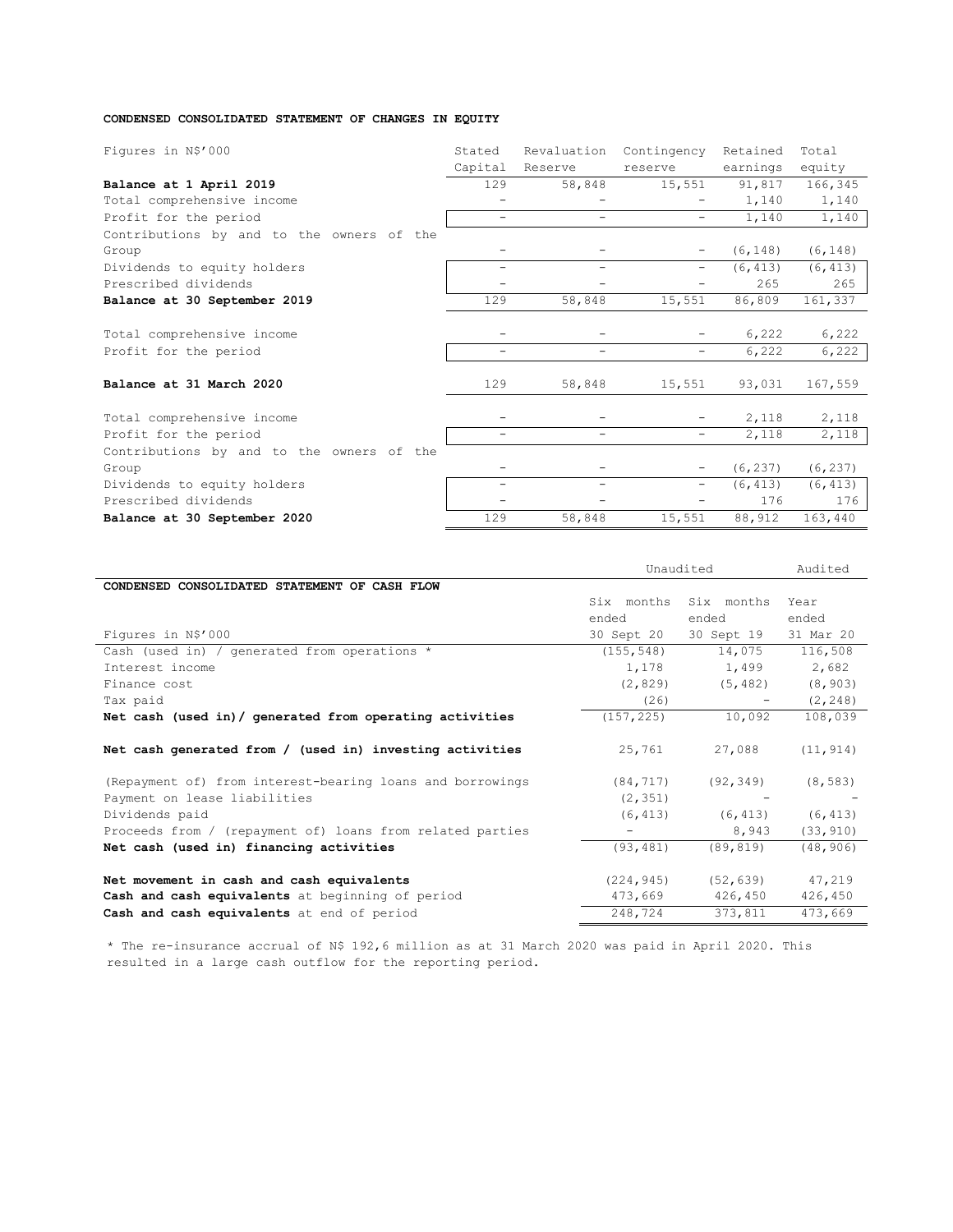# **RECONCILIATION OF HEADLINE AND DISTRIBUTABLE EARNINGS**

|                                                    |      | Six months | Six months | Year        |
|----------------------------------------------------|------|------------|------------|-------------|
|                                                    |      | ended      | ended      | ended       |
| Figures in N\$'000                                 | Note | 30 Sept 20 | 30 Sept 19 | 31 March 20 |
| Profit for the period, net of taxation             |      | 2,118      | 1,140      | 7,362       |
| (Profit) / loss on disposal of plant and equipment |      | (25)       | (3)        | 46          |
|                                                    |      |            |            |             |
| Headline earnings                                  | 9    | 2,093      | 1,137      | 7,408       |
|                                                    |      |            |            |             |
| Headline earnings per share (cents)                |      | 3.99       | 2.17       | 14.12       |
| Headline earnings per share before treasury share  |      | 3.92       | 2.13       | 13.86       |
| adjustment (cents)                                 |      |            |            |             |

|                                          |      | Unaudited  |            | Audited       |            |
|------------------------------------------|------|------------|------------|---------------|------------|
| CONDENSED SEGMENT ANALYSIS               |      |            |            |               |            |
|                                          |      | Six months | Six months | Change        | Year       |
|                                          |      | ended      | ended      | ÷,            | ended      |
| Figures in N\$ '000                      | Note | 30 Sept 20 | 30 Sept 19 |               | 31 Mar 20  |
|                                          |      |            |            |               |            |
| Segment assets                           |      |            |            |               |            |
| Retail                                   |      | 245,808    | 248,638    | (1)           | 247,944    |
| Property                                 |      | 393,041    | 390,601    | $\mathbf{1}$  | 390,489    |
| Insurance & Finance                      |      | 1,470,673  | 1,419,395  | 4             | 1,720,668  |
|                                          |      | 2,109,522  | 2,058,634  | $\mathcal{L}$ | 2,359,101  |
| Head office and eliminations             |      | (414, 120) | (413, 705) | $\Omega$      | (349, 128) |
|                                          | 6    | 1,695,402  | 1,644,929  | 3             | 2,009,973  |
| Segment revenue                          |      |            |            |               |            |
| Retail                                   |      | 243,789    | 280,947    | (13)          | 528,467    |
| Property (mainly intra-group)            |      | 11,047     | 11,414     | (3)           | 24,207     |
| Insurance & Finance                      |      | 49,042     | 54,542     | (10)          | 131,986    |
|                                          |      | 303,878    | 346,903    | (12)          | 684,660    |
| Head office and eliminations             |      | (18, 348)  | (30, 258)  | (39)          | (53, 600)  |
|                                          | 6    | 285,530    | 316,645    | (10)          | 631,060    |
| Operating profit / (loss) after taxation |      |            |            |               |            |
| Retail                                   |      | 158        | (6, 374)   | 102           | (12, 731)  |
| Property                                 |      | 2,110      | (2, 521)   | 184           | (1, 289)   |
| Insurance & Finance                      |      | 10,106     | 13,371     | (24)          | 31,327     |
|                                          |      | 12,374     | 4,476      | 176           | 17,307     |
| Head office and eliminations             |      | (10, 256)  | (3, 336)   | 210           | (9, 945)   |
|                                          | 6    | 2,118      | 1,140      | 86            | 7,362      |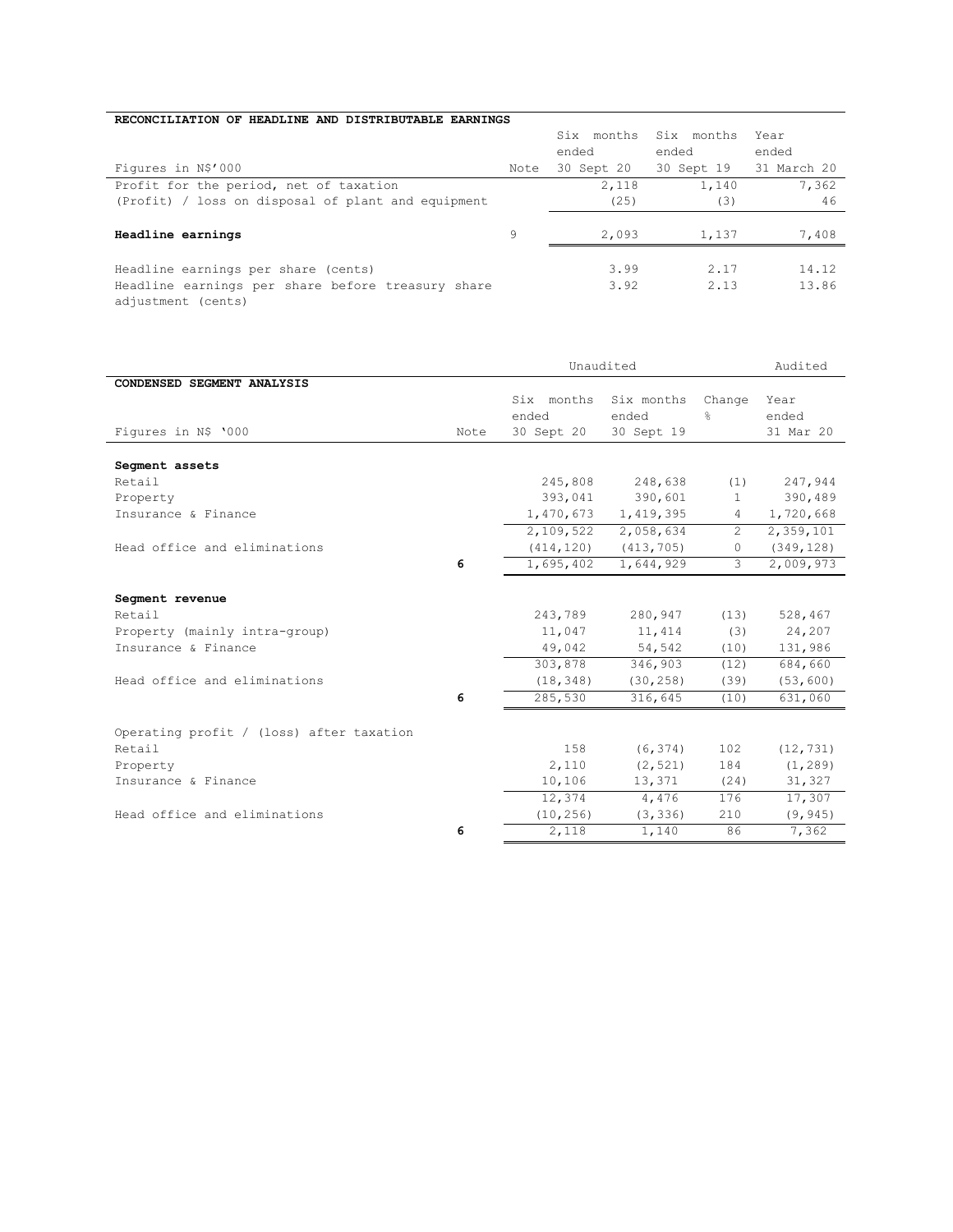#### **NOTES TO THE FINANCIAL INFORMATION**

## **1. BASIS OF PREPARATION**

The condensed consolidated interim financial statements have been prepared in accordance with International Financial Reporting Standards, IAS 34 Interim Financial Reporting, and the Companies Act of Namibia. These condensed Group financial statements do not include all the information necessary for full International Financial Reporting Standard disclosure. The accounting policies adopted are consistent with those of the previous financial year and corresponding interim reporting period.

The interim financial statements are presented in thousands of Namibia Dollars (N\$'000) on the historical cost basis, except for financial instruments which are measured at fair value and land and buildings held for administrative purposes which are measured at revalued amounts.

The condensed consolidated interim financial results are unaudited and have not been reviewed by the independent external auditors.

# **2. FOREIGN CURRENCY**

The Group's functional and presentation currency is the Namibia Dollar. The Company's primary listing is on the Namibian Stock Exchange (NSX).

## **3. RELATED PARTIES**

During the period under review, certain companies within the Group entered into transactions with each other. These intra-Group transactions have been eliminated on consolidation. Related parties remain unchanged from that reported at 31 March 2020.

| <b>REVENUE</b><br>4 |  |
|---------------------|--|
|---------------------|--|

| Figures in N\$'000                               | Unaudited     |            | Audited   |
|--------------------------------------------------|---------------|------------|-----------|
| Financial assets                                 | Six<br>months | Six months | Year      |
|                                                  | ended         | ended      | ended     |
|                                                  | 30 Sept 20    | 30 Sept 19 | 31 Mar 20 |
| Revenue from contracts with customers            |               |            |           |
| Sales of goods and rendering of services         | 241,002       | 276,180    | 520,183   |
| Insurance premium income                         | 20,536        | 10,284     | 29,651    |
|                                                  | 261,538       | 286,464    | 549,834   |
|                                                  |               |            |           |
| Revenue other than from contracts with customers |               |            |           |
| Rental income                                    | 666           | 1,140      | 2,265     |
| Interest received (trading)                      | 20,585        | 29,041     | 57,746    |
| Re-insurance income                              | 2,741         |            | 21,215    |
|                                                  | 23,992        | 30,181     | 81,226    |
|                                                  |               |            |           |
|                                                  | 285,530       | 316,645    | 631,060   |

#### **5. REVIEW OF OPERATIONS**

#### **Overview of first six months**

Trading conditions were very challenging due to the impact of the Covid 19 and the resultant lockdown within Namibia during the first six months of the financial year. Various actions taken by management to mitigate the potential impact posed by the pandemic resulted in positive results for the Group.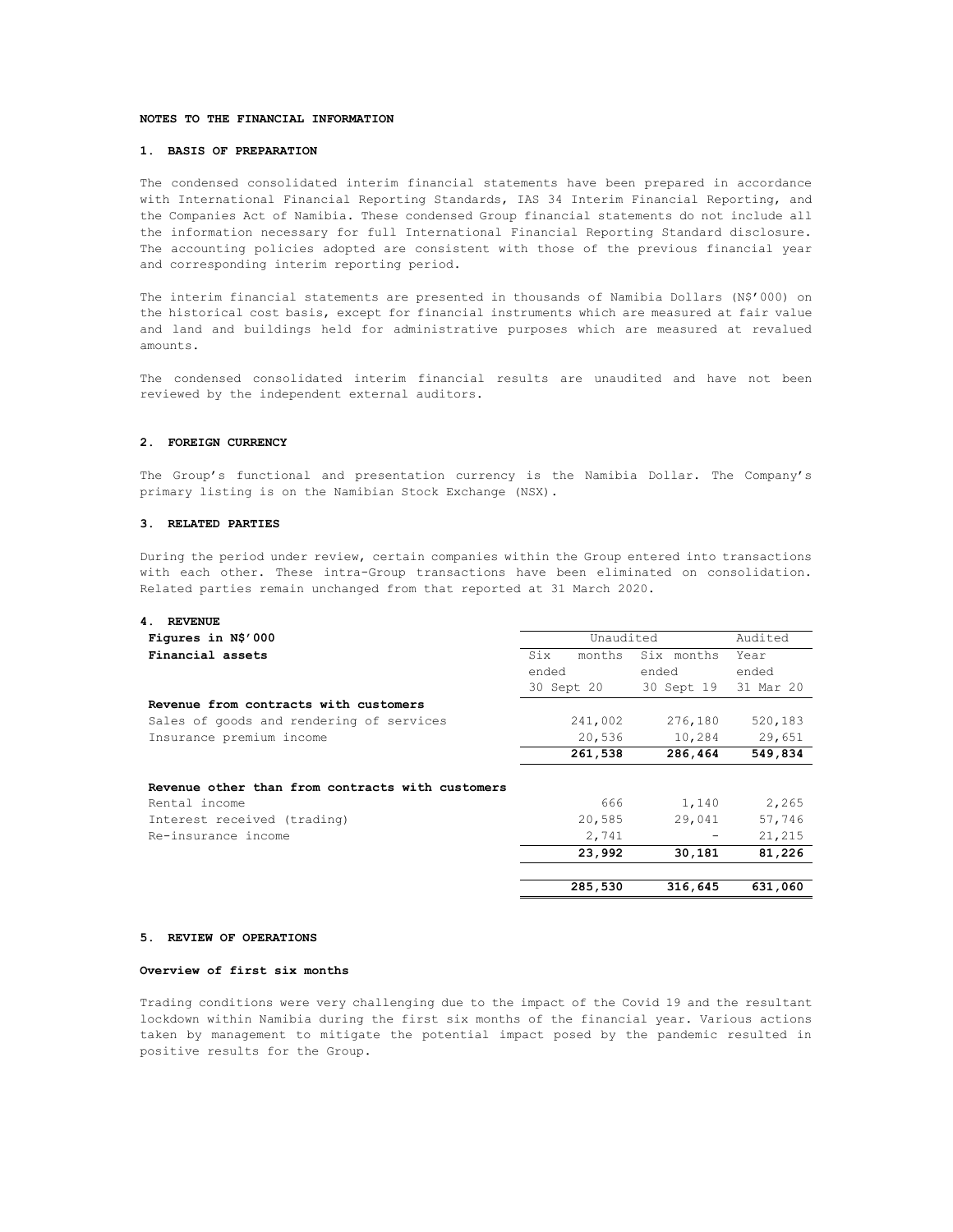#### **6. SEGMENT RESULTS**

**Retail segment:** Revenue declined compared to the prior reporting period mainly due to vehicle sales lost during April 2020. Auas Motors obtained Suzuki's distribution rights in Namibia from 1 August 2020 and the expectation is that Suzuki will add good value in the future. Negotiations were entered into with suppliers regarding pricing of products, services and other contractual obligations that were mutually beneficial for the supplier and the Group. There was also a drive on cost savings that further contributed to the segment's much improved results for the six months compared to the comparative period. The result is that the segment performed exceptionally well compared to the comparative period and was able to be profitable in these uncertain times.

**Property Companies:** Revenues declined slightly during the year, but interest rates and financing cost declined significantly more than the lost revenue. The segment was able to show a profit for the first six months of trading due to savings in financing costs.

**Insurance and finance:** Results for the segment have been in line with expectations. Reduced profitability is mainly due to investment income being under pressure due to significant reduction in investment yields since the beginning of the year. New premiums were also less than the comparative period, mainly due to the pandemic impacting our clients.

#### **7. DETERMINATION & DISCLOSURE OF FAIR VALUES**

Fair values have been determined for measurement and/or disclosure purpose based on the following methods. The techniques and inputs used have not changed since the year end.

#### **Investment properties and land and buildings**

The Group's Board of directors assessed the values of the land and buildings at 31 March 2020. During the six months under review, the aggregated investments still approximated its fair value. The fair values are based on valuations and other market information that take into consideration the estimated rental value, market yield and replacement value of the property. Should any of the assumptions used in the valuation calculation change, it may have a material impact on the results of the Group. Investment properties and land and buildings are classified as level 2 in terms of the fair value hierarchy.

#### **Investment in equity and debt securities**

The investments are measured, at initial recognition and subsequently, at fair value. Transaction costs are recognised in profit or loss.

#### **Cash and cash equivalents**

Cash and cash equivalents for the Group is of a short-term nature and the fair values approximates the carrying amount.

#### **Loans receivable and trade and other receivables**

The fair value of loans and receivables and trade receivables are recognised initially, minus principal repayments, plus cumulative amortisation (interest) using the effective interest method of any difference between the initial amount and the maturity amount, adjusted for any loss allowance.

#### **Borrowings, loans from related parties and trade payables**

All trade and other payables are of a short term nature and the fair value of trade and other payables is believed to approximate the carrying amount. The fair value of these instruments are measured at amortised cost using the effective interest method (if applicable).

#### **Fair value hierarchy**

For financial instruments recognised at fair value, disclosure is required of a fair value hierarchy which reflects the significance of the inputs used to make the measurements.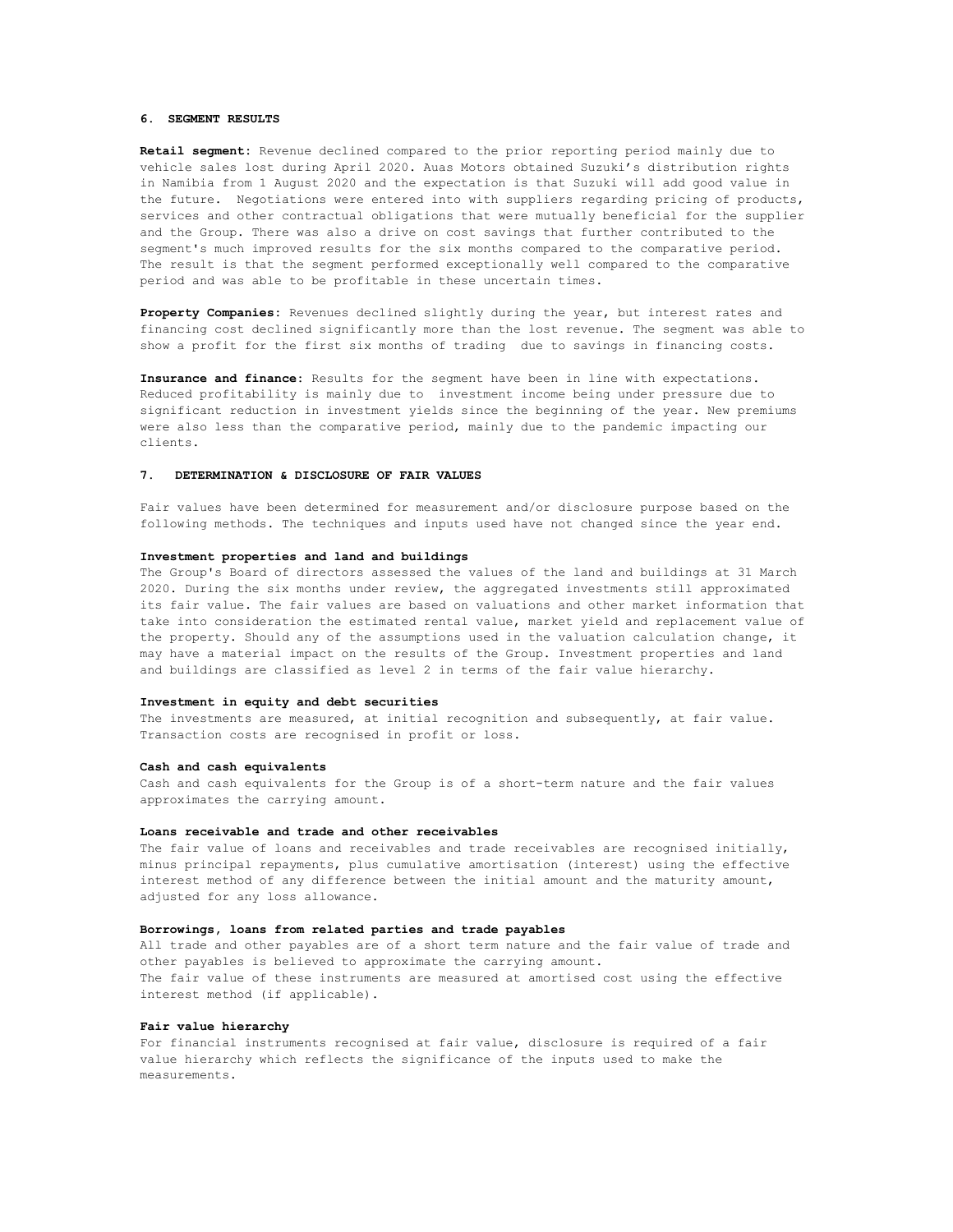| <b>Level 1</b> | represents those assets which are measured using unadjusted quoted prices |  |  |  |  |  |
|----------------|---------------------------------------------------------------------------|--|--|--|--|--|
|                | for identical assets.                                                     |  |  |  |  |  |

**Level 2** applies inputs other than quoted prices that are observable for the assets either directly (as prices) or indirectly (derived from prices).

**Level 3** applies inputs which are not based on observable market data.

There were no transfers between the levels for the reporting period(s).

# **8.1 Categories of financial instruments**

| Figures in N\$ '000         | Unaudited         |           |           |  |  |  |
|-----------------------------|-------------------|-----------|-----------|--|--|--|
|                             | 30 September 2020 |           |           |  |  |  |
| Financial assets            | Amortised         | FVTPL -   |           |  |  |  |
|                             | cost              | mandatory | Total     |  |  |  |
| Loans receivable            | 522,799           |           | 522,799   |  |  |  |
| Investment at fair value    |                   | 15,648    | 15,648    |  |  |  |
| Trade and other receivables | 171,645           | -         | 171,645   |  |  |  |
| Cash and cash equivalents   | 248,724           | -         | 248,724   |  |  |  |
| Re-insurance asset          |                   | 188,385   | 188,385   |  |  |  |
|                             | 943,168           | 204,033   | 1,147,201 |  |  |  |

| Financial liabilities                 | Amortised           |        |  |  |
|---------------------------------------|---------------------|--------|--|--|
|                                       | cost                | Total  |  |  |
| Interest-bearing loans and borrowings | 23,275              | 23,275 |  |  |
| Trade and other payables              | 65,443              | 65,443 |  |  |
| Loans from related parties            | 35,712              | 35,712 |  |  |
| Finance lease liability               | 6,513               | 6,513  |  |  |
| Insurance contract liability          | 1,366,578 1,366,578 |        |  |  |
|                                       | 1,497,521 1,497,521 |        |  |  |

| Figures in N\$'000          | 30 September 2019 |                   |           |  |
|-----------------------------|-------------------|-------------------|-----------|--|
| Financial assets            | Amortised         |                   |           |  |
|                             | cost              | mandatory         | Total     |  |
| Loans receivable            | 516,472           |                   | 516,472   |  |
| Investment at fair value    |                   | 12,375            | 12,375    |  |
| Trade and other receivables | 209,048           | -                 | 209,048   |  |
| Cash and cash equivalents   | 373,811           | $\qquad \qquad -$ | 373,811   |  |
|                             | 1,099,331         | 12,375            | 1,111,706 |  |

| Financial liabilities                 | Amortised           |           |
|---------------------------------------|---------------------|-----------|
|                                       | cost                | Total     |
| Interest-bearing loand and borrowings | 51,298              | 51,298    |
| Trade and other payables              | 47,599              | 47,599    |
| Loans from relates parties            | 42,853              | 42,853    |
| Finance lease liability               | 6,877               | 6,877     |
| Insurance contract liability          | 1,304,389 1,304,389 |           |
|                                       | 1,453,016           | 1,453,016 |

| Figures in N\$ '000         | Audited<br>31 March 2020 |           |           |
|-----------------------------|--------------------------|-----------|-----------|
|                             |                          |           |           |
| Financial assets            | Amortised                | FVTPL -   |           |
|                             | cost                     | mandatory | Total     |
| Loans receivable            | 552,441                  |           | 552,441   |
| Investment at fair value    |                          | 15,686    | 15,686    |
| Trade and other receivables | 198,829                  | -         | 198,829   |
| Cash and cash equivalents   | 473,669                  | -         | 473,669   |
| Re-insurance asset          |                          | 188,724   | 188,724   |
|                             | 1,224,939                | 204,410   | 1,429,349 |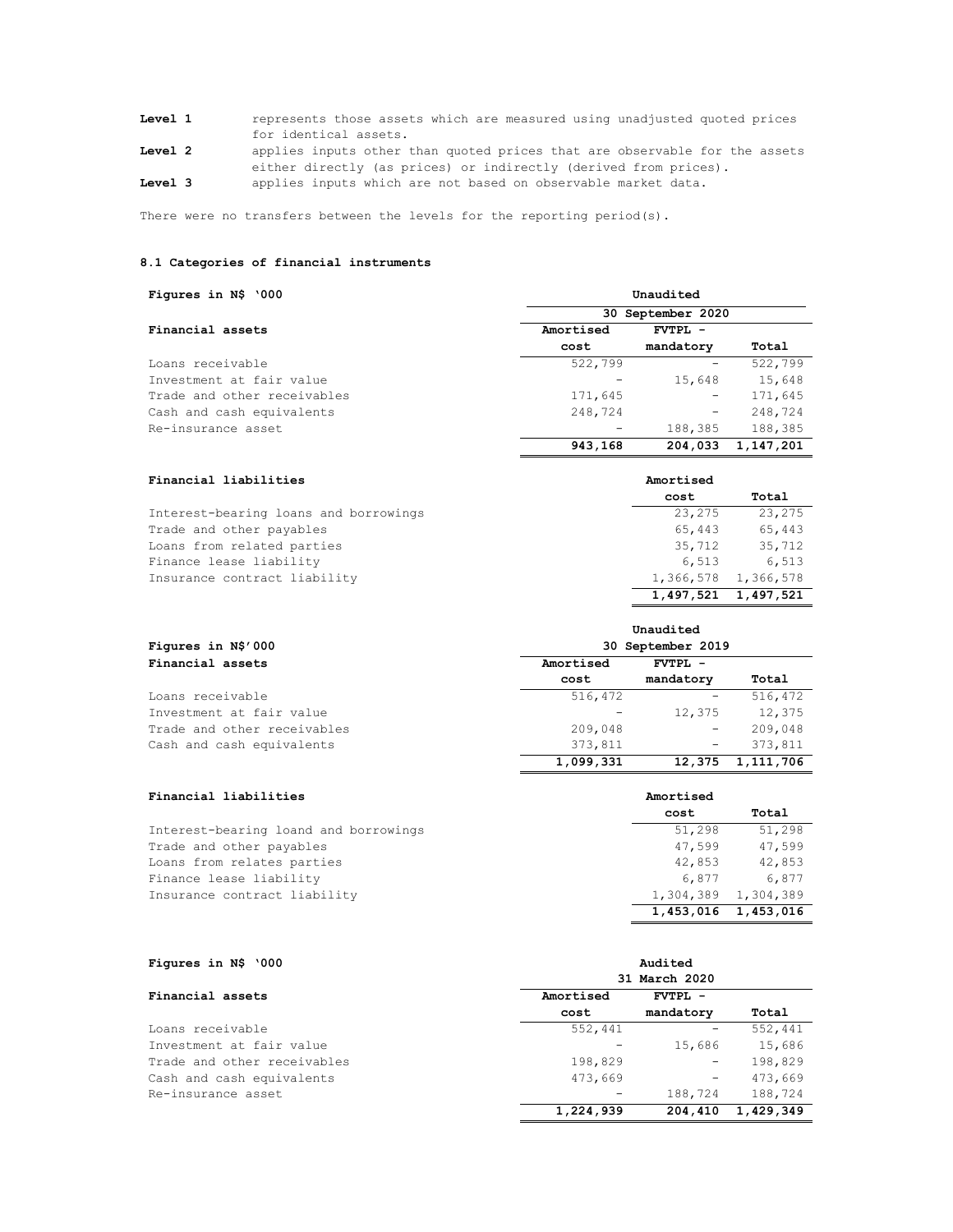# **8.1 Categories of financial instruments (continued)**

| Financial liabilities                 | Amortised |                     |
|---------------------------------------|-----------|---------------------|
|                                       | cost      | Total               |
| Interest-bearing loans and borrowings | 122, 115  | 122,115             |
| Trade and other payables              | 255,805   | 255,805             |
| Loans from related parties            | 21,589    | 21,589              |
| Finance lease liability               | 7,547     | 7,547               |
| Insurance contract liability          |           | 1,402,213 1,402,213 |
|                                       | 1,809,269 | 1,809,269           |

# **8.2 Fair value hierarchy of financial assets, land and buildings and investment property**

|                       | Unaudited         |         |           |
|-----------------------|-------------------|---------|-----------|
|                       | 30 September 2020 |         |           |
| Figures in N\$ '000   | Fair value        | Level 1 | Level 2   |
| Land                  | 94,075            |         | 94,075    |
| Buildings             | 232,990           | -       | 232,990   |
| Investment property   | 43,642            |         | 43,642    |
| Listed shares         | 2,654             | 2,654   |           |
| Debt securities       | 12,994            | 12,994  |           |
| Loans and receivables | 522,799           | -       | 522,799   |
| Re-insurance asset    | 188,385           |         | 188,385   |
|                       | 1,097,539         | 15,648  | 1,081,891 |

|                       | Unaudited<br>30 September 2019 |         |         |
|-----------------------|--------------------------------|---------|---------|
| Figures in N\$ '000   |                                |         |         |
|                       | Fair value                     | Level 1 | Level 2 |
| Land                  | 94,075                         | -       | 94,075  |
| Buildings             | 229,873                        | -       | 229,873 |
| Investment property   | 43,642                         | -       | 43,642  |
| Listed shares         | 5,964                          | 5,964   |         |
| Debt securities       | 6,411                          | 6,411   |         |
| Loans and receivables | 516,472                        | -       | 516,472 |
|                       | 896,437                        | 12,375  | 884,062 |

|                       | Audited<br>31 March 2020 |         |           |
|-----------------------|--------------------------|---------|-----------|
| Figures in N\$ '000   |                          |         |           |
|                       | Fair value               | Level 1 | Level 2   |
| Assets                |                          |         |           |
| Land                  | 94,075                   |         | 94,075    |
| Buildings             | 233,083                  | -       | 233,083   |
| Investment property   | 43,642                   |         | 43,642    |
| Listed shares         | 2,692                    | 2,692   |           |
| Debt securities       | 12,994                   | 12,994  | -         |
| Loans and receivables | 552,441                  | -       | 552,441   |
| Re-insurance asset    | 188,724                  | -       | 188,724   |
|                       | 1,127,651                | 15,686  | 1,111,965 |

## **9. HEADLINE EARNINGS**

For the six month period ended 30 September 2020 the only item that impacted the headline earnings calculation was the profit on disposal of plant and equipment.

# **10. BASIC EARNINGS PER SHARE**

Earnings per share based on profit for the six months ended 30 September 2020 was 4.04 cents (30 September 2019: 2,17 cents), compared to a headline earnings per share of 3,99 cents (30 September 2019: 2,17 cents).